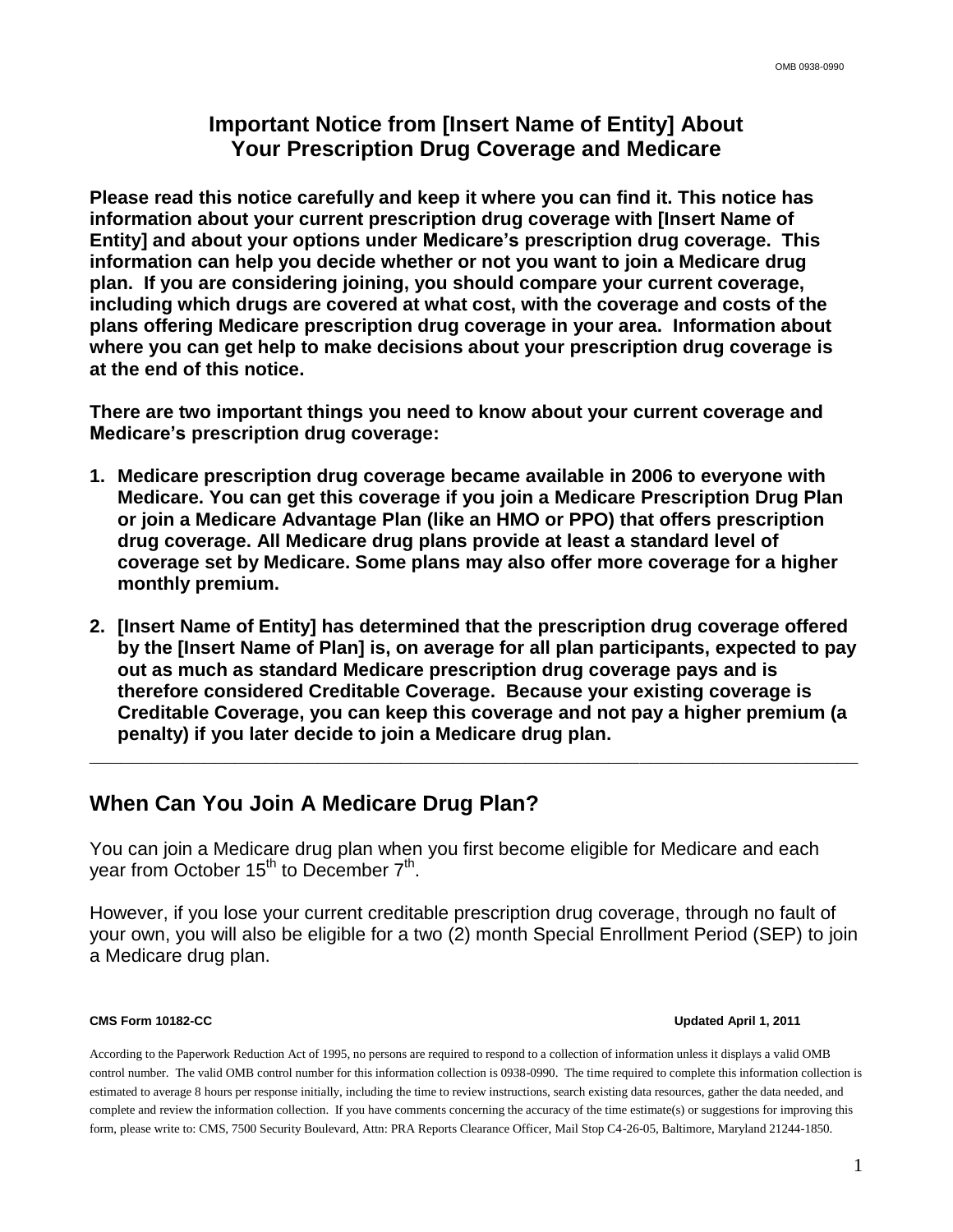# **What Happens To Your Current Coverage If You Decide to Join A Medicare Drug Plan?**

If you decide to join a Medicare drug plan, your current [Insert Name of Entity] coverage will [or will not] be affected. [The entity providing the Disclosure Notice should insert an explanation of the prescription drug coverage plan provisions/options under the particular entity's plan that Medicare eligible individuals have available to them when they become eligible for Medicare Part D (e.g., they can keep this coverage if they elect part D and this plan will coordinate with Part D coverage; for those individuals who elect Part D coverage, coverage under the entity's plan will end for the individual and all covered dependents, etc.). *See* pages 7- 9 of the CMS Disclosure of Creditable Coverage To Medicare Part D Eligible Individuals Guidance (available at http://www.cms.hhs.gov/CreditableCoverage/), which outlines the prescription drug plan provisions/options that Medicare eligible individuals may have available to them when they become eligible for Medicare Part D.]

If you do decide to join a Medicare drug plan and drop your current [Insert Name of Entity] coverage, be aware that you and your dependents will [or will not] [Medigap issuers must insert *"will not "*] be able to get this coverage back.

### **When Will You Pay A Higher Premium (Penalty) To Join A Medicare Drug Plan?**

You should also know that if you drop or lose your current coverage with [Insert Name of Entity] and don't join a Medicare drug plan within 63 continuous days after your current coverage ends, you may pay a higher premium (a penalty) to join a Medicare drug plan later.

If you go 63 continuous days or longer without creditable prescription drug coverage, your monthly premium may go up by at least 1% of the Medicare base beneficiary premium per month for every month that you did not have that coverage. For example, if you go nineteen months without creditable coverage, your premium may consistently be at least 19% higher than the Medicare base beneficiary premium. You may have to pay this higher premium (a penalty) as long as you have Medicare prescription drug coverage. In addition, you may have to wait until the following October to join.

# **For More Information About This Notice Or Your Current Prescription Drug Coverage…**

**CMS Form 10182-CC Updated April 1, 2011**  Contact the person listed below for further information [or call [Insert Alternative Contact] at [(XXX) XXX-XXXX]. **NOTE:** You'll get this notice each year. You will also get it before the next period you can join a Medicare drug plan, and if this coverage through [Insert Name of Entity] changes. You also may request a copy of this notice at any time.

According to the Paperwork Reduction Act of 1995, no persons are required to respond to a collection of information unless it displays a valid OMB control number. The valid OMB control number for this information collection is 0938-0990. The time required to complete this information collection is estimated to average 8 hours per response initially, including the time to review instructions, search existing data resources, gather the data needed, and complete and review the information collection. If you have comments concerning the accuracy of the time estimate(s) or suggestions for improving this form, please write to: CMS, 7500 Security Boulevard, Attn: PRA Reports Clearance Officer, Mail Stop C4-26-05, Baltimore, Maryland 21244-1850.